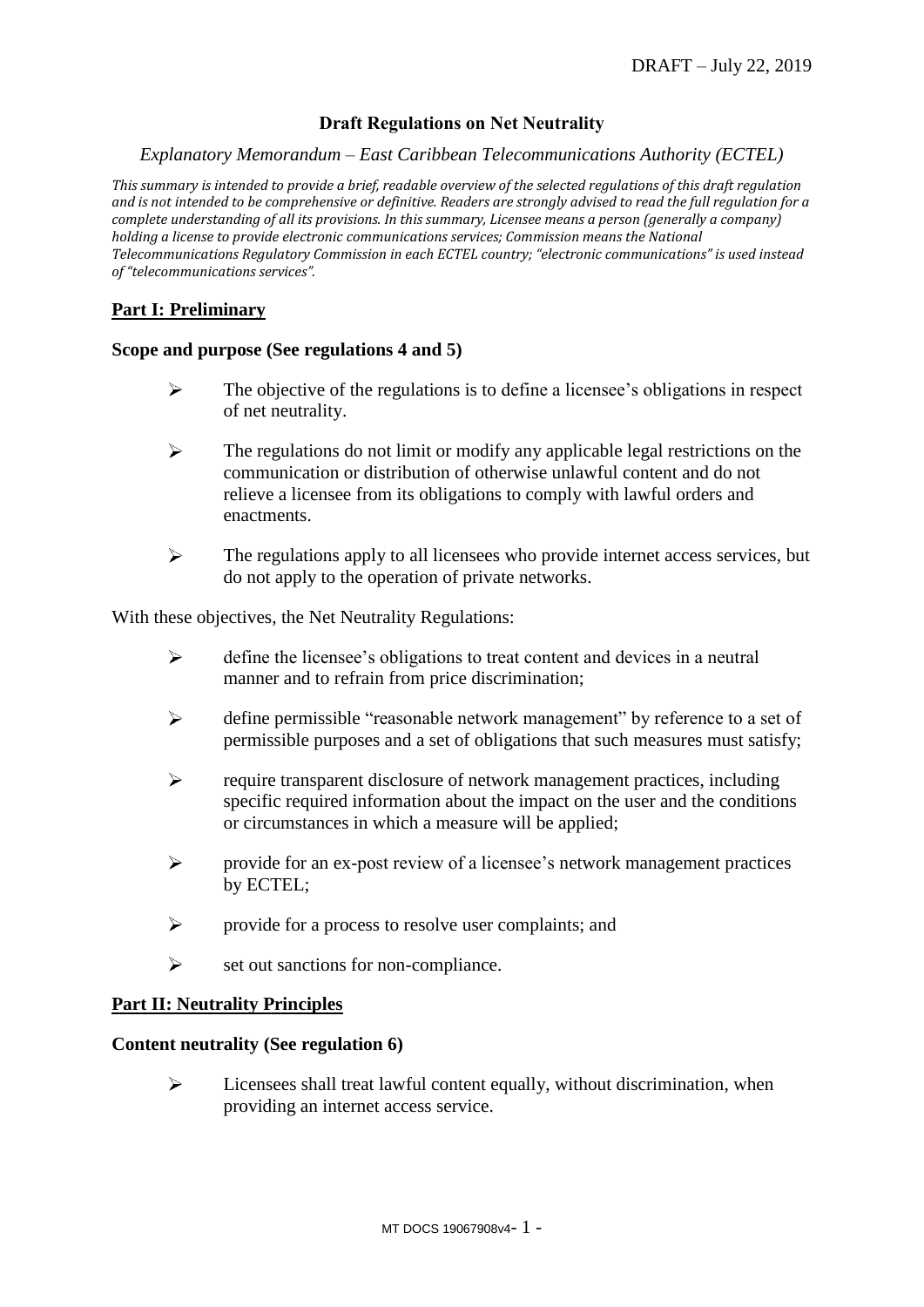**"Internet access service"** is defined to mean an electronic communications service which provides or enables access to the internet by a retail customer.

- $\blacktriangleright$ Examples of prohibited conduct include blocking, degrading, altering, restricting, throttling, or allowing paid prioritization of, specific content.
- $\blacktriangleright$ Prohibited discrimination, including blocking of sites or content, is permitted only when necessary, and only for so long as necessary, to comply with a lawful order of a competent authority. It is neither the obligation, nor in the purview of, a licensee to determine what content is or is not lawful.
- $\blacktriangleright$ Licensees may not enter into any agreement, including terms of service applicable to users, which would conflict with its obligations under these Regulations.

# **Device neutrality (See regulation 7)**

- $\blacktriangleright$ Licensees shall not limit users' free choice of otherwise lawful telecommunications devices (such as telephones, modems, or computer equipment that are connected to the licensee's network) that does not interfere with normal operation of the network.
- $\blacktriangleright$ This regulation does not modify other obligations to avoid, prevent, and/or mitigate harmful interference (including under Sections 87 or 91 of the Act, as applicable), or limit the licensee's ability to take reasonable measures to prevent harm to the network or users of the network.

### **Price Discrimination (See regulation 8)**

- $\blacktriangleright$ Differential pricing models that have the effect of materially restricting user choice of content, services, or applications, are prohibited.
- $\blacktriangleright$ Zero-rating of specific services or content (i.e. exclusion of zero-rated traffic from applicable data caps) is permissible, but only if the practices are disclosed, in accordance with regulation 10, and the zero-rated traffic is not exempted from restrictive measures (such as reduced speeds or blocking) applied after applicable data caps have been exceeded. This allows for creative pricing options while avoiding situations where users are only able to access the licensee's preferred content.

# **Part III: Network Management**

### **Network management (See regulation 9)**

- $\blacktriangleright$ Reasonable network management practices (consistent with the requirements outlined in this regulation) are permissible.
- $\blacktriangleright$ To qualify as reasonable, network management practices must meet certain criteria. They must be implemented for one or more of the following authorized purposes: –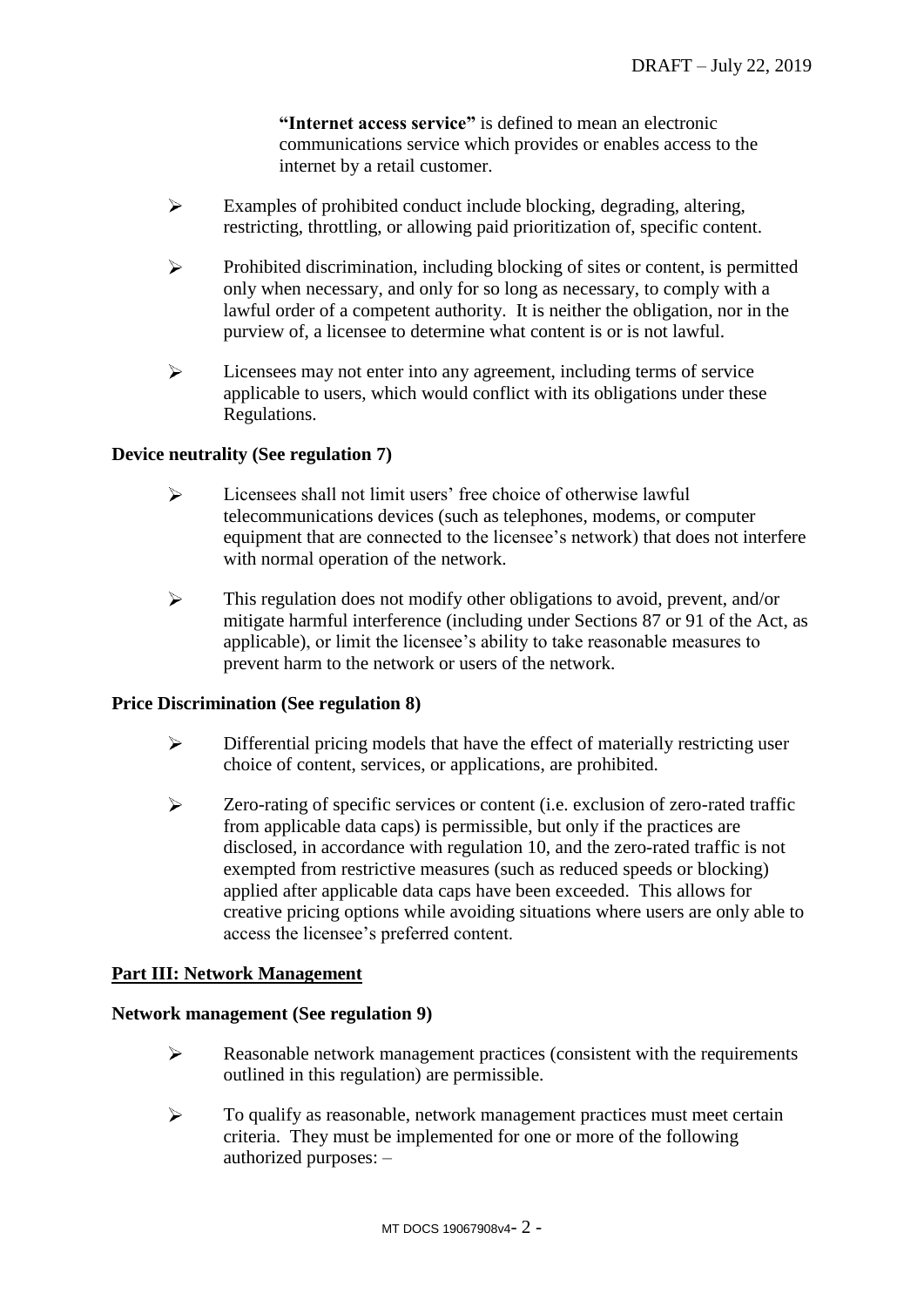- (a) reduction or mitigation of network congestion;
- (b) addressing quality of service concerns;
- (c) optimizing transmission quality;
- (d) serving the purpose of network maintenance and contributing to the efficient use of network resources; or
- (e) protecting the integrity or security of the network.
- $\blacktriangleright$ They must also: –
	- (a) be non-discriminatory
	- (b) be employed for, and rationally connected to, an authorized purpose;
	- (c) be proportionate i.e. not more restrictive than reasonably necessary to address the harm;
	- (d) be transparently disclosed to consumers (as described below); and
	- (e) be objectively justifiable based on the quality of service requirements of the affected communications.
- $\blacktriangleright$ These requirements do not apply to traffic or content control measures required by law, which are outside the scope of regulation 9.

### **Transparency (See regulation 10)**

- $\blacktriangleright$ Licensees must provide clear, accurate, and complete information about their network management practices.
- $\blacktriangleright$ This information must include, at least, clear explanations of: –
	- (a) the impact of the practice on the user including any reduction of advertised upload or download speeds;
	- (b) the conditions or circumstances that would trigger the application (or the withdrawal of) the practice; and
	- (c) how to contact the licensee for additional information or to address complaints.
- $\blacktriangleright$ The disclosure requirements are intended to be similar to the related obligations under the Consumer Protection Regulations.
- $\blacktriangleright$ Licensees must also provide at least 30 calendar notice to users of changes to network management practices.